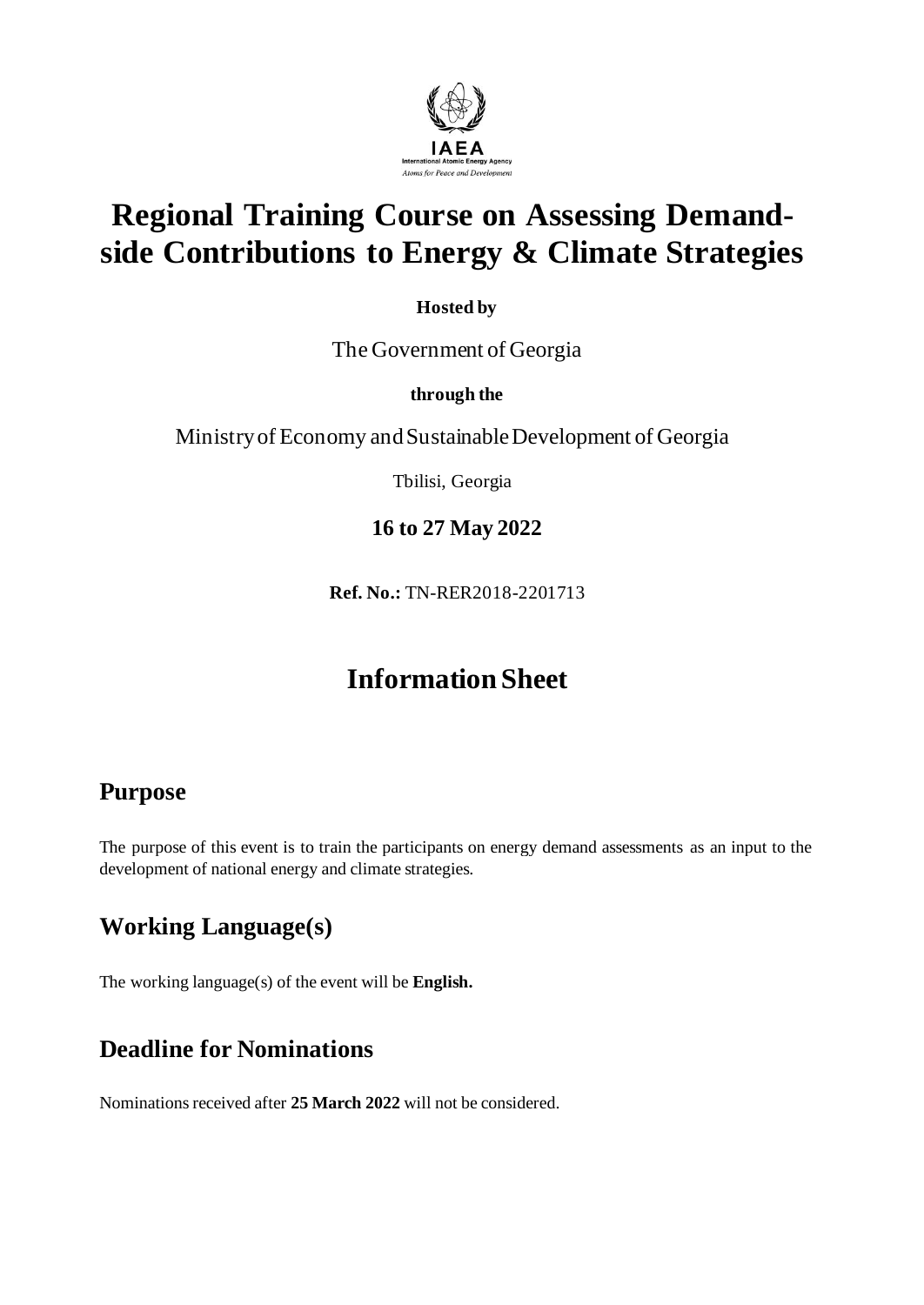#### **Project Background**

The TC project RER2018 "Analyzing Low Carbon Pathways towards an Ambitious Decarbonized Energy Sector by 2050" builds on the previous TC project RER2017. It was designed to support the development of energy strategies for climate change mitigation in line with the Paris Agreement, including country plans for the implementation of Nationally Determined Contributions (NDC) and National Energy and Climate Plans (NECPs). It further aims to support MSs in their preparation for submitting related updates, which are due for NDCs by 2025, and for NECPs by 2023 and 2024 respectively for the draft and final updates.

The project is a platform to discuss the main features and challenges of such strategies and plans. It supports assessments of energy pathways and associated technology mixes, including nuclear power. Through a series of meetings, trainings and expert assignments, the project contributes to exchanging experience and best practices among Member States and to strengthening capacities for energy and climate strategy development. The project also offers additional support to those Member States engaged in the development of national studies in line with the project's objectives.

A key contribution to greenhouse gas emission reductions in support of achieving the Paris Agreement is expected to come from energy demand-side measures. Related emission reductions mainly result from (1) energy efficiency improvements, (2) fuel switching to lower carbon energy sources, such as through an electrification of energy demand, and (3) behavioural changes, such as through an increased use of public transport. While some of the associated emission reductions will materialize without any government interventions due to technological progress and consumer choices, others will require policy support.

This regional training course will focus on analysing future demand growth and demand-side measures as part of national energy scenarios in support of a transition to low-carbon energy systems. The IAEA's Model for Analysis of Energy Demand MAED will be applied for this purpose.

### **Expected Outputs**

The expected main output of this event is an improved understanding of future demand growth and the potential contribution of such energy demand measures to reducing related emissions. In line with this, the event will build capacities for assessing energy demand scenarios. It will be encouraged that these approaches are applied as part of ongoing or future national studies.

This event will contribute to the overall outcome of the TC project RER2018, i.e., strengthened institutional capacities to develop national energy and climate plans and strategies to support defining commitments under the Paris Agreement.

#### **Scope and Nature**

The event will introduce participants to approaches for assessing energy demand and related measures as an input to the development of updated NECPs and NDCs under the Paris Agreement. Participants will investigate the main socio-economic and technological drivers and trends regarding future energy demand in their country. They will be guided in the application of the IAEA tool MAED, which will be used to analyse various demand-side measures and their impacts on future demand and emissions.

As part of this event, an online **pre-training on MAED** will be organised **from 19 – 29 April**. This pretraining will consist of a self-paced e-learning module, online support sessions and home-based exercises. The combined effort to complete this pre-training is estimated at around  $20 - 24$  working hours. Its purpose is to familiarise participants with the main features of energy demand assessments with MAED and to develop a demo case. This will enable participants to get started with their work on their national country cases, which will continue during the subsequent in-person training. The completion of the pretraining is thus a requirement for the participation in the in-person event.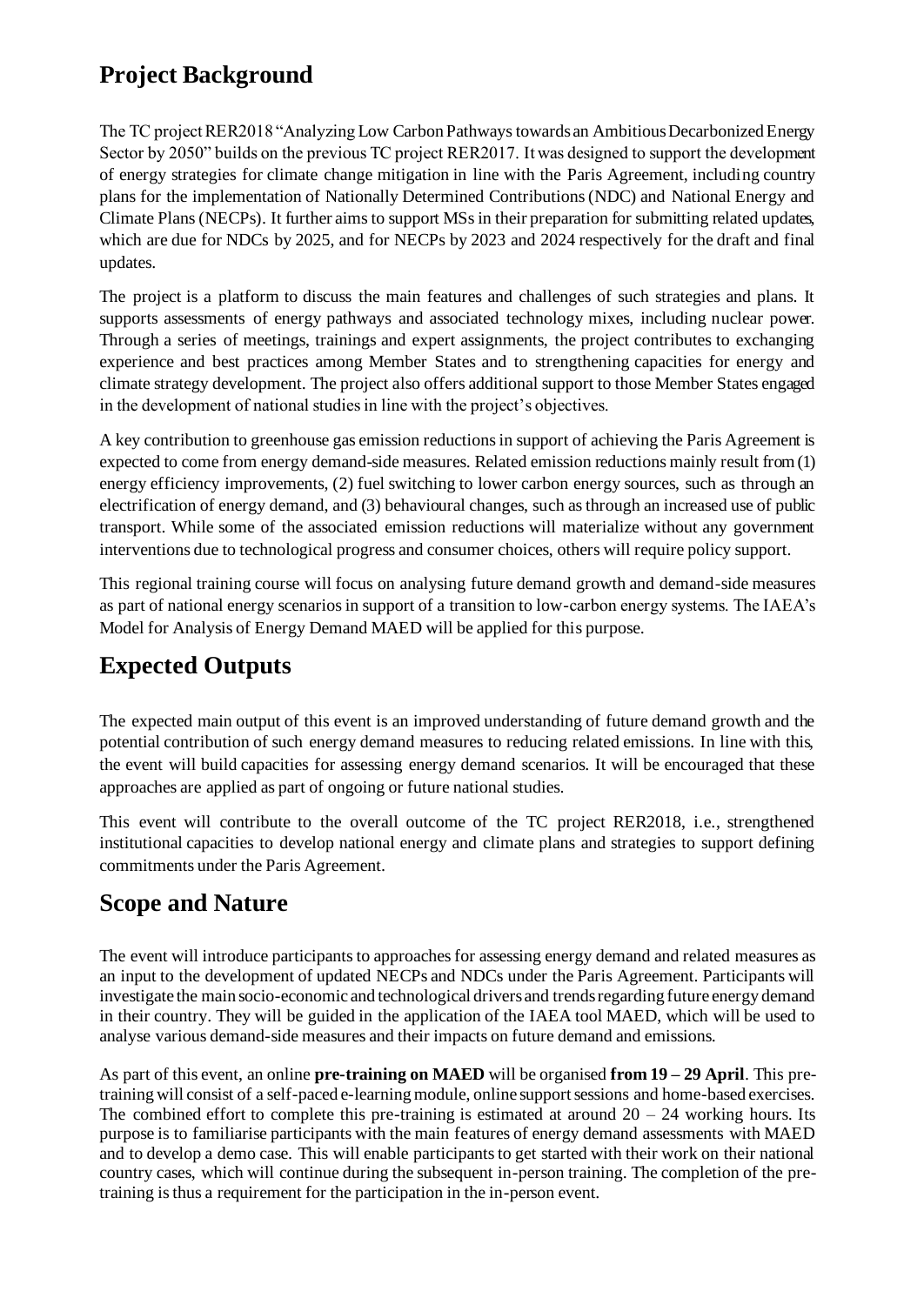The actual **training course from 16 – 27 May** will comprise online lectures, work sessions and discussions. The lectures will be given by both invited experts and IAEA staff members. Work sessions will focus on supporting participants in developing national case studies. Participants should thus come equipped with their laptops.

To facilitate the development of national case studies, participants need to be well aware of their countries' energy and climate strategies and plans, specifically regarding the potential role of demand-side emission savings measures. As a further **preparation to this training**, participants are expected to do some background research on the contribution of the sectors households, industry, services and transport to national greenhouse gas emissions. They should further identify the drivers affecting energy demand growth in these sectors, including demographic and economic trends. If available, participants should bring along studies on national energy demand scenarios, their national energy demand models and supportive statistics and projections.

Participants will be encouraged to reach out to relevant national institutions to share the findings of this event and apply the discussed approaches as part of currently ongoing or upcoming studies. Separate future national and/or sub-regional events may be organised to support those participants from Member States engaged in such studies.

#### **Participation**

The workshop is open to participants from each of the participating Member States of RER2018.

#### **Participants' Qualifications and Experience**

Participants should be specialists in energy & electricity sector planning & environment/climate policy analysis from institutions mandated with the development of national energy plans & strategies. Ideally, they are involved in the development of demand-side strategies for climate change mitigation. They can be engineers, economists or environmental specialists.

The nomination of two participants per MS is encouraged, one from an institution in charge of developing energy plans and strategies and one from an institution in charge of developing climate strategies, such as NDCs, NECPs and other related long-term strategies.

Priority will be given to participants which demonstrate that they intend to apply the approaches discussed in this event as part of national studies.

Only candidates that have successfully completed the virtual pre-training will be accepted for the inperson training in Tbilisi.

### **Application Procedure**

Candidates wishing to apply for this event should follow the steps below:

1. Access the InTouch+ home page [\(https://intouchplus.iaea.org](https://intouchplus.iaea.org/)) using the candidate's existing Nucleus username and password. If the candidate is not a registered Nucleus user, she/he must create a Nucleus account [\(https://websso.iaea.org/IM/UserRegistrationPage.aspx](https://websso.iaea.org/IM/UserRegistrationPage.aspx)) before proceeding with the event application process below.

- 2. On the InTouch + platform, the candidate must:
	- a. Finalize or update her/his personal details, provide sufficient information to establish the required qualifications regarding education, language skills and work experience ('Profile'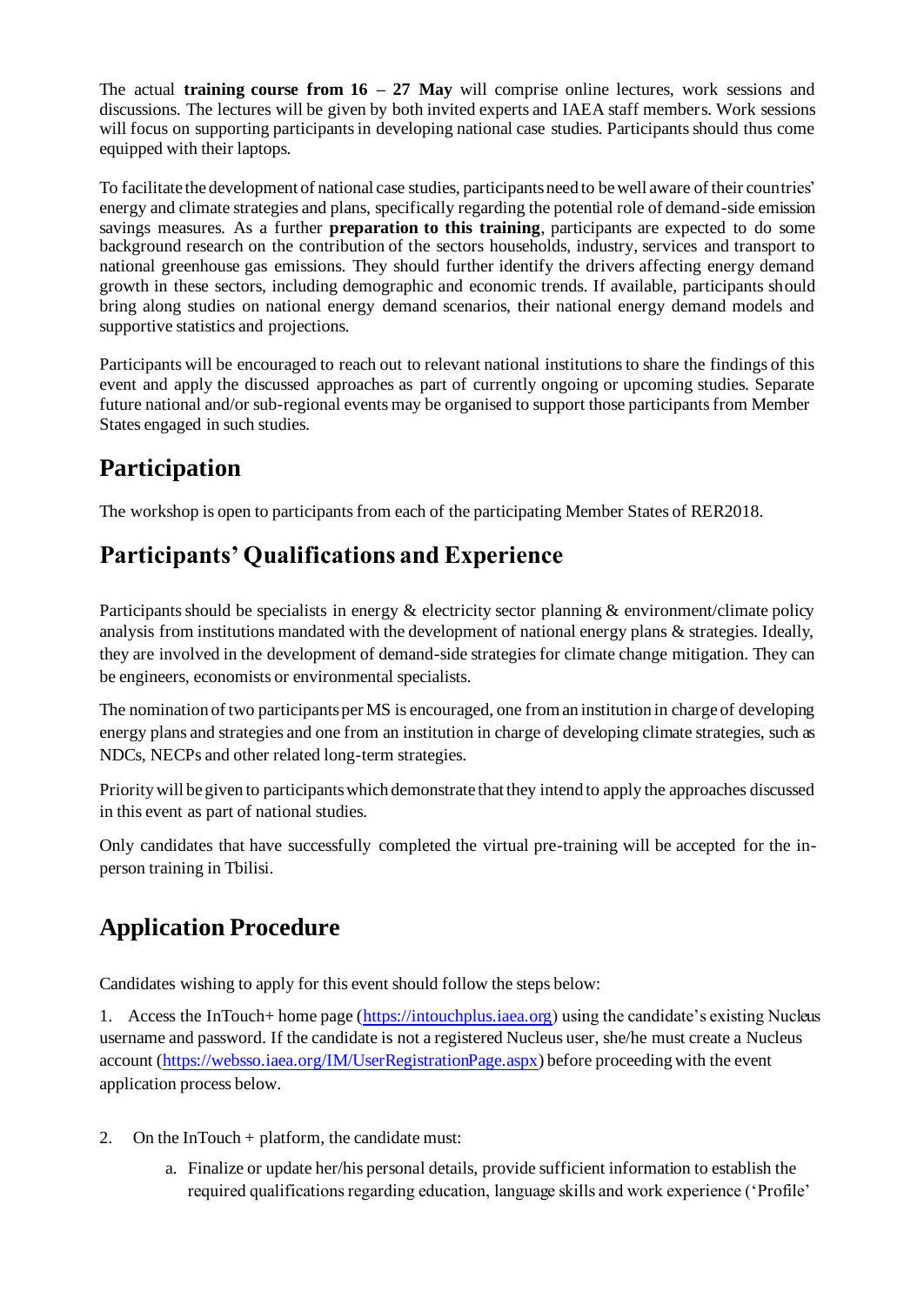tab) and upload relevant supporting documents;

b. Search for the relevant technical cooperation event (EVT2201713) under the 'My Eligible Events' tab, answer the mandatory questions and lastly submit the application to the required authority.

**NOTE:** Completed applications need to be approved by the relevant national authority, i.e. the National Liaison Office, and submitted to the IAEA through the established official channels by the provided designation deadline.

For additional support on how to apply for an event, please refer to the [InTouch+ Help page.](https://nucleus.iaea.org/sites/intouchplushelp) Any issues or queries related to InTouch+ can be addressed to [InTouchPlus.Contact-Point@iaea.org](mailto:InTouchPlus.Contact-Point@iaea.org).

Should online application submission not be possible, candidates may download the nomination form for the training course from th[e IAEA website.](https://www.iaea.org/services/technical-cooperation-programme/how-to-participate)

**NOTE:** A medical certificate signed by a registered medical practitioner dated not more than four months prior to starting date of the event must be submitted by candidates when applying for a) events with a duration exceeding one month, and/or b) all candidates over the age of 65 regardless of the event duration.

#### **Administrative and Financial Arrangements**

Nominating authorities will be informed in due course of the names of the candidates who have been selected, and will at that time be informed of the procedure to be followed with regard to administrative and financial matters.

Selected participants will receive an allowance from the IAEA sufficient to cover their costs of lodging, daily subsistence and miscellaneous expenses. They will also receive either a round-trip air ticket based on the most direct and economical route between the airport nearest their residence and the airport nearest the duty station through the IAEA's travel agency American Express, or a travel grant, or they will be reimbursed travel by car/bus/train in accordance with IAEA rules for non-staff travel.

## **Disclaimer of Liability**

The organizers of the event do not accept liability for the payment of any cost or compensation that may arise from damage to or loss of personal property, or from illness, injury, disability or death of a participant while he/she is travelling to and from or attending the course, and it is clearly understood that each Government, in approving his/her participation, undertakes responsibility for such coverage. Governments would be well advised to take out insurance against these risks.

#### **Note for female participants**

Any woman engaged by the IAEA for work or training should notify the IAEA on becoming aware that she is pregnant.

The Board of Governors of the IAEA approved new International Basic Safety Standards for Protection against Ionizing Radiation and for the Safety of Radiation Sources. The Standards deal specifically with the occupational exposure conditions of female workers by requiring, inter alia, that a female worker should, on becoming aware that she is pregnant, notify her employer in order that her working conditions may be modified, if necessary. This notification shall not be considered a reason to exclude her from work; however, her working conditions, with respect to occupational exposure shall be adapted with a view to ensuring that her embryo or foetus be afforded the same broad level of protection as required for members of the public.